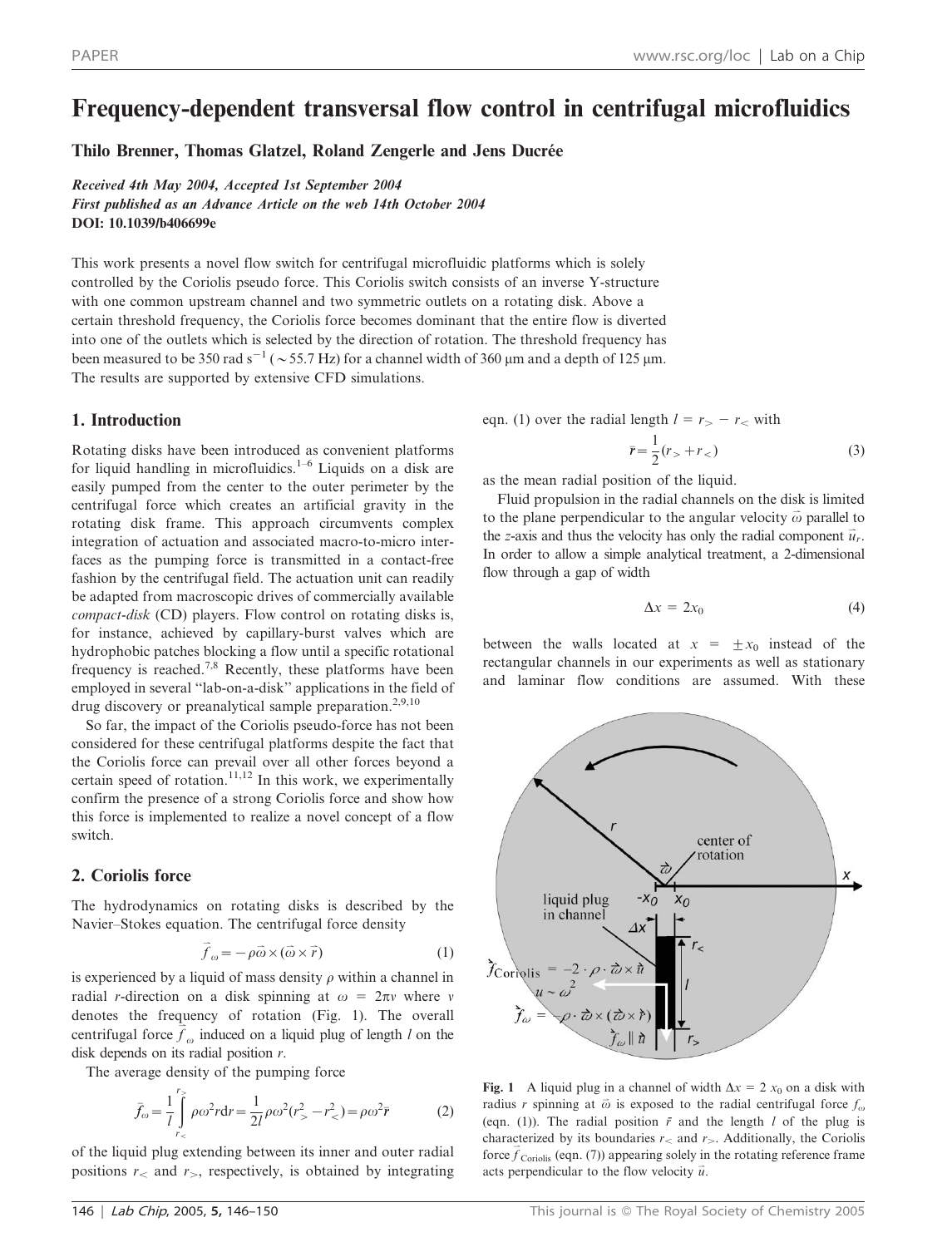simplifications, the balance of centrifugal and viscous forces can be expressed by the inhomogeneous differential equation of second order in the azimuthal coordinate  $x$ 

$$
0 = -\rho \omega^2 \bar{r} - \eta \frac{\partial^2 u_r}{\partial x^2}
$$
 (5)

with the viscosity of the liquid  $\eta$ . The impact of the Coriolis force (see below) on the radial flow is still discarded at this point.

Setting the flow velocity  $\vec{u}$  to zero at both channel walls,  $u(-x_0) = u(x_0) = 0$ , a parabolic flow profile fulfills eqn. (5) with

$$
u_{\text{max}} = \frac{\rho \omega^2 \bar{r}}{2\eta} x_0^2 \tag{6}
$$

representing the maximum velocity in the center of the channel (gap).

Now we investigate the Coriolis pseudo force

$$
\vec{f}_{\text{Coriolis}} = -2\rho \vec{\omega} \times \vec{u} \tag{7}
$$

appearing in a non-inertial reference frame rotating at  $\vec{\omega}$ , *i.e.* with the disk at rest. While the transversal Coriolis force has only little impact on the so far considered radial flow, it will have a major impact on the lateral deflection of flow which is implemented for the hydrodynamic switch structure presented in this work.

This pseudo-force acts perpendicular to the plane spanned by the flow velocity  $\vec{u}$  and the angular frequency of rotation  $\vec{\omega}$ .

The ratio

$$
\frac{\left|\vec{f}_{\text{Coriolis}}\right|}{\left|\vec{f}_{\omega}\right|} = \frac{\rho \Delta x^2 \omega}{4\eta} \tag{8}
$$

compares the centrifugal force (eqn. (2)) in radial direction to the transversal Coriolis force (eqn. (7)) acting perpendicular to the direction of a liquid flow with viscosity  $\eta$ . Here the steady state at a constant frequency  $d\omega/dt = 0$  without any rotational Euler acceleration is considered. For the liquid characteristics of water ( $\rho = 10^3$  kg m<sup>-3</sup>,  $\eta = 0.89 \times 10^{-3}$  Pa s) and a typical channel width  $\Delta x = 200$  µm, the ratio roughly amounts to  $10^{-2}\omega$ . This way, for frequencies beyond only  $\omega_c = 100$  rad s<sup>-1</sup> ( $\approx 16$  Hz), the Coriolis force even prevails over the centrifugal force!

The force density

$$
f_{\Theta} = \frac{p_{\Theta} \Delta x^2}{l \Delta x^2} = \frac{p_{\Theta}}{l} = \frac{4\sigma}{l \Delta x} \cos \Theta \tag{9}
$$

associated with the capillary pressure  $p_{\theta}$  in a square channel of width and height  $\Delta x$  and length l is a function of contact angle  $\Theta$  and surface tension  $\sigma$ . Both are independent of  $\omega$ .

The ratio between  $\vec{f}$  Coriolis and  $\vec{f}$  $\Theta$ 

$$
\frac{\left|\vec{f}_{\text{Coriolis}}\right|}{\left|\vec{f}_{\theta}\right|} = \frac{\rho^2 \Delta x^3 I \omega^3 \vec{r}}{16 \sigma \eta \cos \theta} \propto \omega^3 \tag{10}
$$

is highly dependent on  $\omega$ . Inserting the values for a water plug  $(\rho = 10^3 \text{ kg m}^{-3}, \sigma = 72.5 \times 10^{-3} \text{ N m}^{-1}, \eta = 0.89 \times 10^{-3} \text{ Pa s},$  $l = 1$  cm,  $\bar{r} = 3$  cm) and assuming a channel with fully wetting surfaces ( $\Theta = 0$ ) and typical dimensions ( $l = 1$  cm,  $\Delta x = 200$  µm) the equilibrium between both force densities is reached already at a frequency  $\omega$  of about 75 rad s<sup>-1</sup>. This explains the minor impact of surface related phenomena in the following experiments where frequencies far beyond this critical threshold are implemented.

## 3. Concept of flow switch

In this paper, the presence of a strong Coriolis effect is demonstrated by a fluidic switch that splits the flow from a common radial inlet channel via an inverse Y-structure into two symmetric outlets (Fig. 2). If Coriolis effects did not exist, 50% of the flow would be evenly distributed among the two outlets. However, a dominating Coriolis force induces a bias, eventually directing 100% of the flow into one particular outlet which can be addressed according to the direction of rotation.

The influence of the Coriolis force is measured by recording the filling height  $h_i$ ,  $i \{1,2\}$  in each outlet reservoir  $R_1$  and  $R_2$ , respectively, which are both of width  $w$  and depth  $d$  (Fig. 3). Thus, the volume

$$
V_i(T) = \int\limits_T I_i \mathrm{d}t = w dh_i(T) \tag{11}
$$

collected by each reservoir i corresponds to the integral of the volumetric flow rates  $I_i$  over the experimental period of time  $T$ . The filling heights  $h_i$  are thus proportional to the volumes  $V_i$ .

Inertial effects (''Euler force'') resulting from the acceleration phase of the disk from zero rotation to a particular frequency resemble the Coriolis effect. Although this effect might be used to support the flow switching, they are ruled out by an acceleration chamber in order to attribute the flow switching solely to the Coriolis force. The acceleration chamber is situated downstream of the loading reservoir. Its volume capacity is chosen to provide an intermediate storage of liquid during the entire acceleration phase of the disk. After some time of typically 1s, when steady state conditions are established, the liquid overflows into the switch structure.

#### 4. Experimental results

The microfluidic structures are fabricated by CNC milling in PMMA substrate of standard CD-format and sealed by an adhesive tape covering the full disk<sup>13</sup> (Fig. 3). The width and the depth of the incoming channel measure  $360 \mu m$  and



Fig. 2 Flow through a symmetric, inverse Y-structure. Left: At low frequencies  $\vec{\omega}$ , where the Coriolis force is negligible, the flow is divided up at similar flow rates through both outlets. Right: A dominating Coriolis force at frequencies beyond  $\omega_0$  diverts 100% of the flow into one addressable outlet according to the direction of rotation.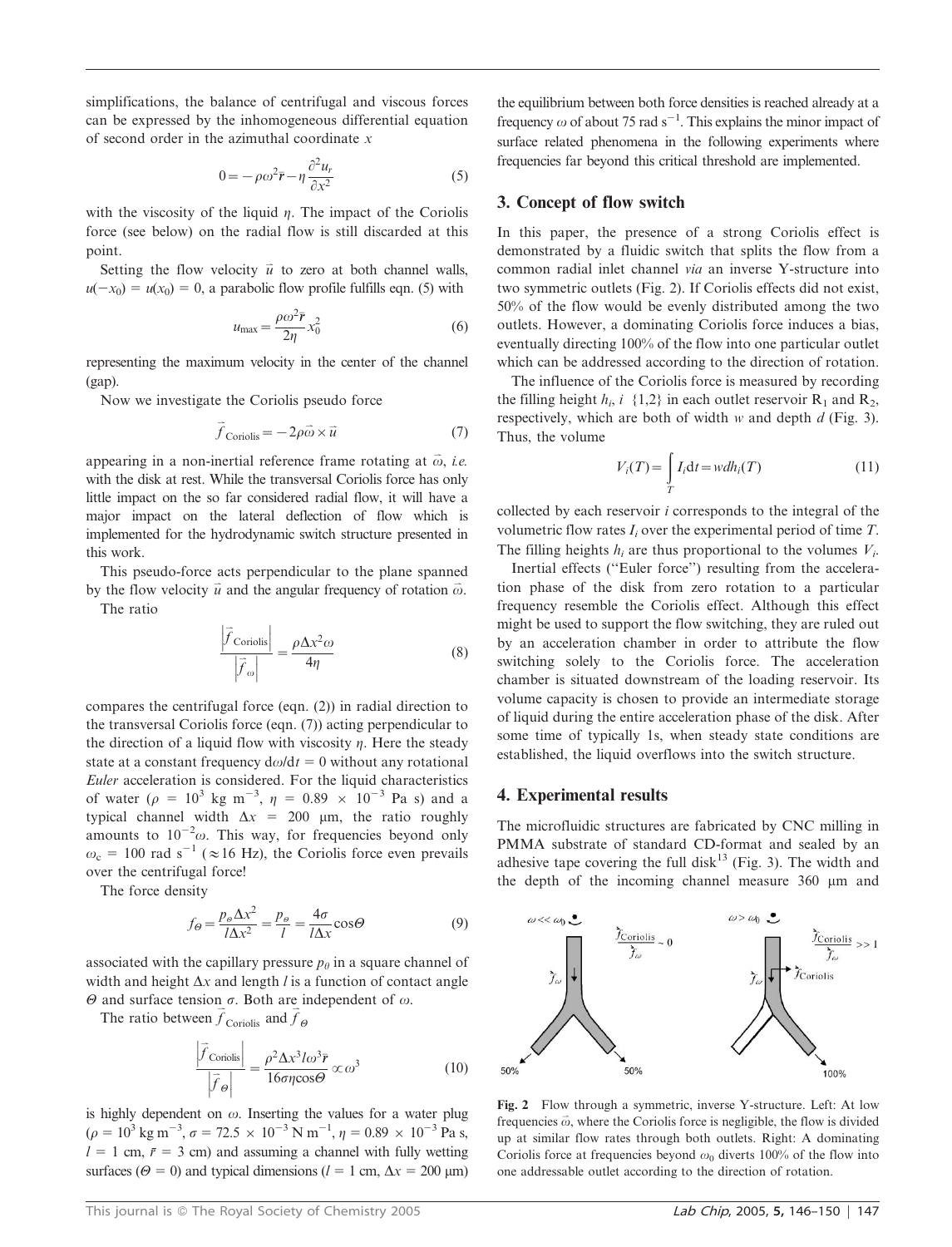

Fig. 3 Sector of the test structure milled in a PMMA disk featuring the loading reservoir, the acceleration chamber, the switch structure and the two reservoirs  $R_1$ ,  $R_2$ . Left insert: Zoomed out inverse Y-structure. Right: Dimensions height  $h$ , width  $w$ , depth  $d$  of the reservoirs.

125 mm, respectively. The reservoirs and the acceleration chamber possess a depth of 900  $\mu$ m. The filling heights  $h_i$  in the outlets are recorded during rotation by our designated measurement setup.<sup>14</sup> The setup is composed of a modified compact-disc player (Bio-Disk player<sup>5</sup>), a microscope (Leica  $MZ$  12.5, Leica Microsystems GmbH $^{15}$ ) mounted on a camera with a 100 ns minimum exposure time (Sensicam fast shutter 370 KF 3411, PCO Computer Optics  $GmbH<sup>16</sup>$  and a stroboscopic flash (Drelloscope 255-01, Drello  $GmbH^{17}$ ). The camera and the flash are periodically triggered by the zero crossing signal of the rotating disk to capture the transient filling heights  $h_i(t)$  in the two reservoirs.

Experimental investigations of the switch structure clearly show that above a threshold frequency  $\omega_0$  =350 rad s<sup>-1</sup>  $(\sim 55.7 \text{ Hz})$ , the entire flow is diverted into one designated outlet channel defined by the direction of rotation (Fig. 4). Since acceleration effects are ruled out by the intermediate acceleration chamber, the switching of flow solely results from the transversal Coriolis force.

## 5. CFD simulations

To investigate the impact of the Coriolis force on the switching behaviour, extensive numerical simulations have been carried



Fig. 4 Switched flow at  $|\omega| = 350$  rad s<sup>-1</sup>. Left: Segment showing the outlets on the disk rotating counterclockwise. Ink streams solely into the left reservoir which is addressed by the direction of rotation. The other reservoir remains unaffected. Right: Segment showing the situation for clockwise rotation. According to the direction of rotation ink streams only into the right reservoir.

out using the commercial code ACE*+* from CFDRC (CFD-GUI -Revision 2002.2.16, CFD-ACEU solver-Revision  $2002.0.40^{18}$ ). The inverse Y-structure without any reservoirs is simulated in a reference frame rotating at the same speed as the disk, i.e., with the channels remaining at rest. The 3-dimensional simulations are carried out under steady-state conditions with fixed-pressure boundary conditions at inlets and outlets and no-slip condition at the walls. The structure is also completely filled by liquid to avoid liquid–air interfaces which would significantly raise the numerical complexity of the simulation. The experimental observations are supported by the simulated velocity profile depicted in Fig. 5.

#### 6. Switching characteristic

Fig. 6 shows a sequence of the switching operation at a frequency of 350 rad  $s^{-1}$ . Monitoring both reservoirs shows the exact switching of liquid into only one addressed reservoir. There is no liquid entering the other reservoir at any time over the whole course of switching.

In order to quantify the switching characteristic below the threshold frequency  $\omega_0$ , the ratio  $\gamma \approx h_2/h_1$  of the measured filling heights  $h_1$ ,  $h_2$  is taken at different frequencies between 75 rad s<sup>-1</sup> ( $\sim$  12 Hz) and 350 rad s<sup>-1</sup> ( $\sim$  55.7 Hz) (Fig. 7).



Fig. 5 Simulated flow velocities in the inverse Y-structure  $(\Delta x = 360 \text{ µm}, \text{depth } d = 125 \text{ µm}) \text{ at } |\vec{\omega}| = 350 \text{ rad s}^{-1}.$  The flow distribution between both outlets shows that more than 90% of the flow is diverted into the right outlet by the Coriolis force.



Fig. 6 Sequence of flow switching at  $\omega = 350$  rad s<sup>-1</sup> at different times t. Left: At a time  $t = 0$  before the liquid reaches the switch, both reservoirs are empty. Middle: At an intermediate time  $0 < t < T$ , the ink is deviated into the left reservoir according to the direction of the Coriolis force. Right: At  $t = T$ , the entire plug is collected in the left reservoir. The other reservoir remains empty.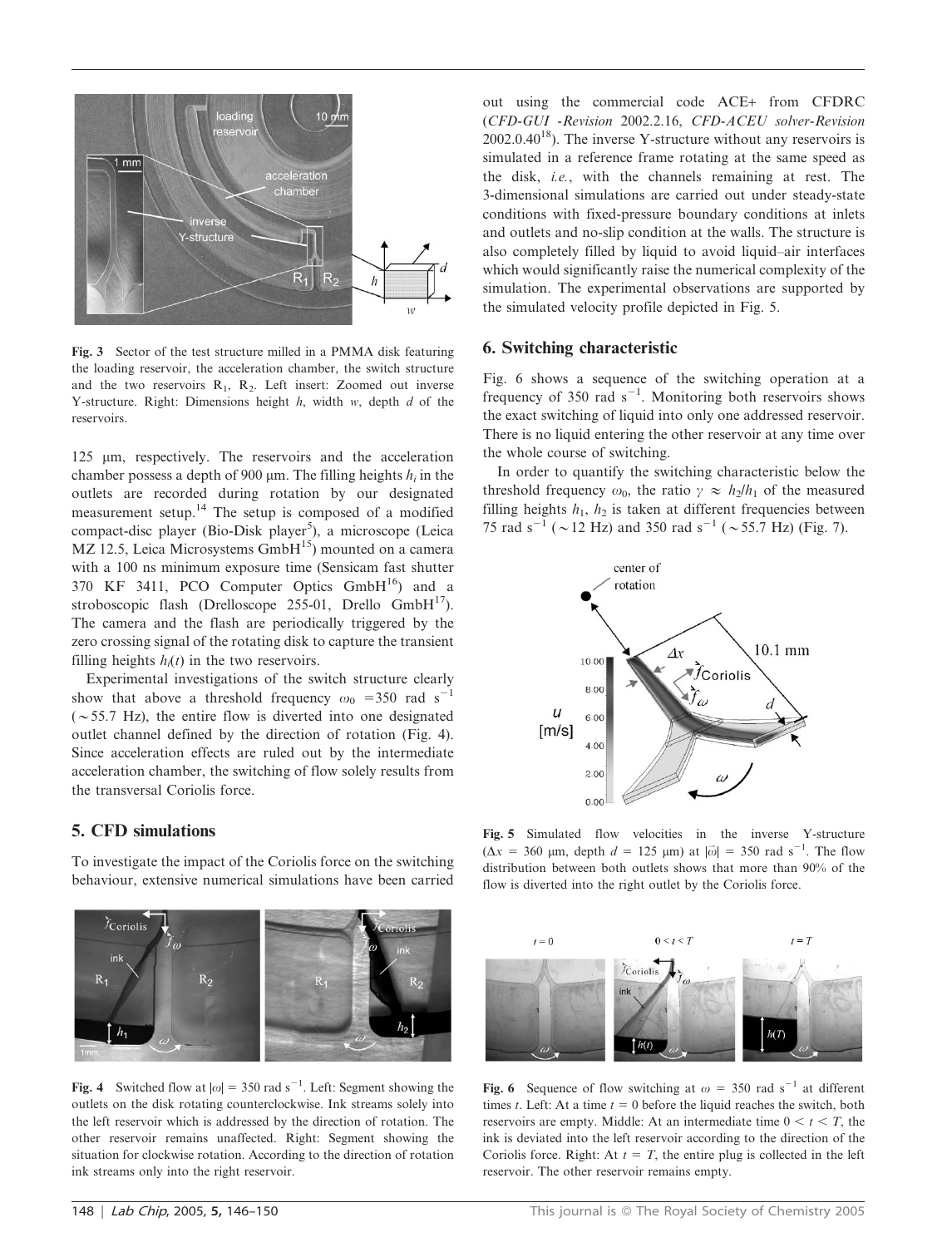

Fig. 7 Measured filling heights  $h_1$  and  $h_2$  in both reservoirs after experimental time  $T$  at different frequencies  $\omega$ . The used liquid is ink. Left: Similar filling heights in both reservoirs at  $\omega = 75$  rad s<sup>-1</sup> (differences result from geometric tolerances in the channel due to the milling process). Middle: At a frequency  $\omega = 150$  rad s<sup>-1</sup> (counterclockwise rotation), a clear shift of the filling heights towards the left reservoir is evident. Right: At frequencies  $\omega = 350$  rad s<sup>-1</sup>, the entire liquid volume is filled into the left reservoir.

At frequencies below 75 rad  $s^{-1}$  ( $\sim$  12 Hz), the Coriolis force is negligible and the flow rates  $I_i$  and filling heights  $h_i$  are nearly equal. Towards higher frequencies, the filling heights change according to the increasing force  $\vec{f}_{Coriolis}$  until the complete flow is diverted into one channel above 350 rad  $s^{-1}$  $(\sim 55.7 \text{ Hz})$ . Note that the error due to the rounded edges in the experimental chambers with respect to eqn. (11) where a rectangular chamber is assumed is negligible as the ratio of the azimuthal extension of the reservoirs is about 15 times greater than their height.

Due to symmetry, changing the direction of rotation diverts the flow into the other reservoir. The experimental filling ratios  $\gamma$  are in excellent agreement with simulated flow ratios of the outlets (Fig. 8). The deviations at low frequencies are related to small asymmetries of the inverse Y-structure resulting from tolerances in the micromilling process. The differences between



Fig. 8 Ratios of measured filling heights  $h_1$ ,  $h_2$  and simulated flow rates  $I_i$  at the outlets over frequency of rotation  $\omega$  in both rotational directions represented by  $\omega > 0$  (counterclockwise) and  $\omega < 0$ (clockwise). The ratio of flow rates at frequencies below 75 rad  $s^{-1}$  $({\sim}12 \text{ Hz})$  shifts from 1.0 to nearly 0 towards higher frequencies due to an increasing Coriolis force. Beyond 350 rad  $s^{-1}$  ( $\sim$  55.7 Hz), the ratio amounts to 0 since the entire flow is diverted into one outlet. Deviations of the simulations from the experiment at low frequencies result from the fabrication process.



Fig. 9 Simulated ratio of flow rates  $I_i$  over frequency of rotation  $\omega > 0$ at different channel depths d. The threshold frequency  $\omega_0$  of the flow switching can be tuned by changing the channel dimension since a lower hydrodynamic resistance in the switch structure leads to a higher flow velocity and a stronger Coriolis force.

experiments and the corresponding simulation at frequencies beyond 350 rad  $s^{-1}$  where complete flow switching is experimentally observed, can be explained by the neglect of any interfacial effects in the CFD-model.

Simulations in Fig. 9 show that the threshold frequency  $\omega_0$ strongly depends on the channel depths  $d$ , since the velocity profile and thus  $\vec{f}_{Coriolis}$  scales with  $\vec{d}$ . An increase of d results in a lower hydrodynamic resistance of the Y-structure, leading to a higher velocity for a particular frequency. This corresponds to a shift of  $\omega_0$  towards smaller values.

#### 7. Conclusion and outlook

We used the Coriolis pseudo force in a rotating radial microchannel to design a flow control element that apportions an incoming stream between two symmetric outlets. Beyond a frequency threshold which is a function of the channel geometry, the flow is completely diverted into one particular outlet selected by the sense of rotation. Frequency thresholds in the range 30–50 Hz are found for the typical microfluidic conditions examined in this work. These experiments comply with our accompanying CFD simulations.

Our investigations prove that the apparent Coriolis force can be employed to regulate flow on fast spinning lab-on-adisk platforms. One aspect of particular interest is that the Coriolis force is perpendicular to the velocity, i.e. the radial direction in microfluidic channels. Thus, the axisymmetic, *i.e.* 1-dimensional motion of the disk in the lab frame translates into a 2-dimensional hydrodynamic force on the moving liquid in the non-inertial disk frame. We currently explore how to implement the 2-dimensional force for a hydrodynamic patterning of flow.

Thilo Brenner, Thomas Glatzel, Roland Zengerle and Jens Ducrée IMTEK—University of Freiburg, Laboratory for MEMS Applications, Georges-Koehler-Allee 106, D-79110 Freiburg, Germany. www.imtek.de/anwendungen; E-mail: tbrenner@imtek.de